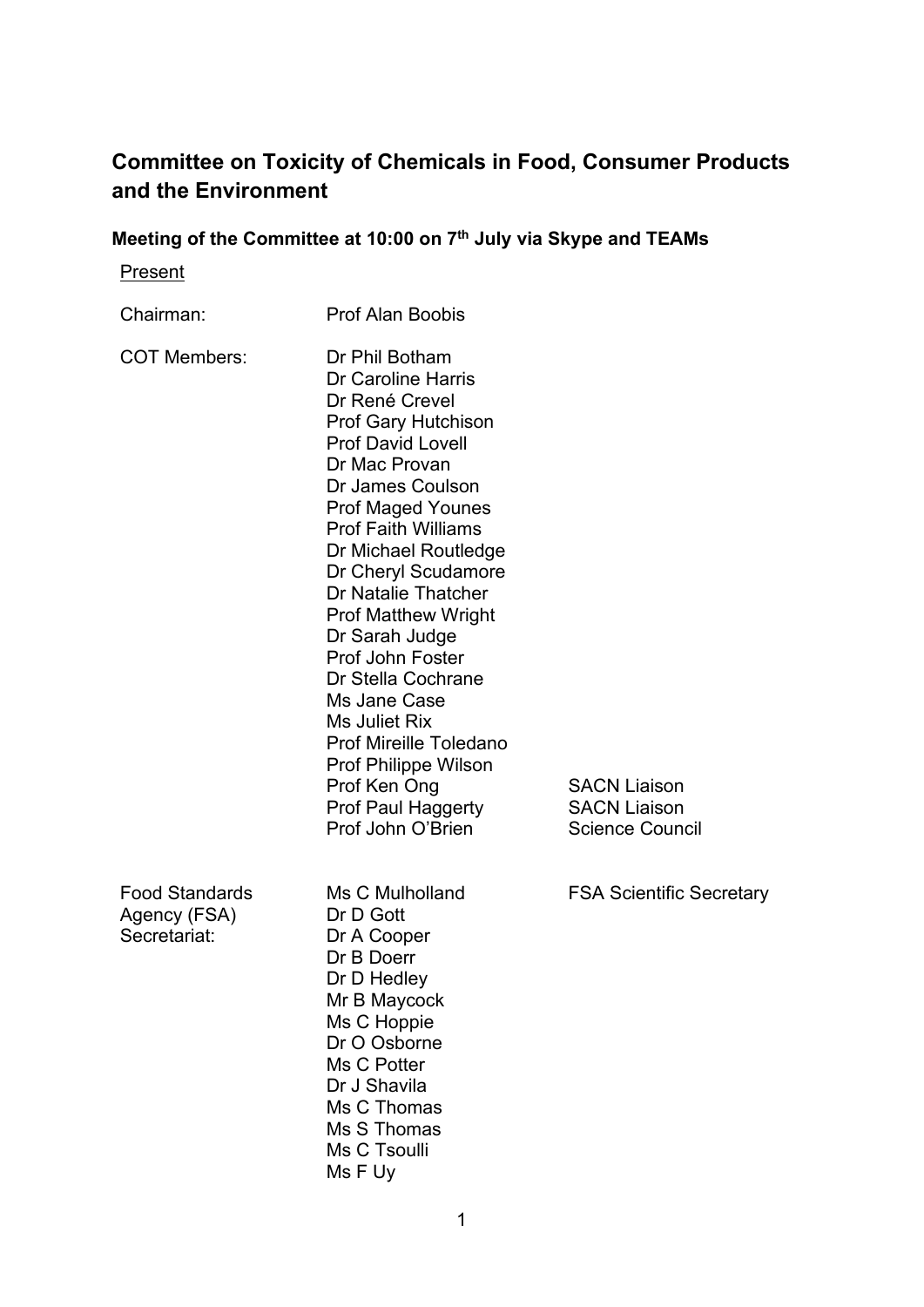|                                             | Mr F Lachhman                                                                                                                                                                                                                                                                                                                 |                                                                                                                                                                                                                                                                                                                         |  |
|---------------------------------------------|-------------------------------------------------------------------------------------------------------------------------------------------------------------------------------------------------------------------------------------------------------------------------------------------------------------------------------|-------------------------------------------------------------------------------------------------------------------------------------------------------------------------------------------------------------------------------------------------------------------------------------------------------------------------|--|
| Public Health England<br>(PHE) Secretariat: | <b>Britta Gadeberg</b>                                                                                                                                                                                                                                                                                                        | <b>PHE Scientific Secretary</b>                                                                                                                                                                                                                                                                                         |  |
| Invited Experts and<br>Contractors:         | Dr K Vassaux<br>Dr R Bevan                                                                                                                                                                                                                                                                                                    | <b>WrC</b><br><b>IEH</b>                                                                                                                                                                                                                                                                                                |  |
| Assessors                                   | Ms V Swaine<br>Prof T Gant<br>Ms G McEneff<br>Ms E Lawton<br>Dr D Duval<br>Mr I Martin<br>Dr S Fletcher                                                                                                                                                                                                                       | <b>HSE</b><br><b>PHE</b><br><b>BEIS</b><br><b>DEFRA</b><br><b>PHE</b><br>EA<br><b>VMD</b>                                                                                                                                                                                                                               |  |
| <b>Observers</b>                            | Mr Joe Brennan<br>Mr Alex Costigliola                                                                                                                                                                                                                                                                                         | NABIM (Item 5)<br>NABIM (Item 5)                                                                                                                                                                                                                                                                                        |  |
| FSA and other<br>Officials:                 | Dr A Lorenzoni<br>Dr E Valanou<br>Dr A Adkin<br>Dr J Edge<br>Mr R Yarham<br>Ms H Rose<br>Ms F Hill<br>Ms A Jao<br>Ms A Aghadiuno<br>Ms B Rendle<br><b>Ms Bethan Davies</b><br>Mr R Annett<br>Mr K Gribbin<br>Ms S Gilmore<br>Ms K Boss<br>Ms L Wilson<br>Dr T Marczylo<br>Ms R Elsom<br>Mr L Johnstone<br><b>Ms S Burnett</b> | <b>EU Fora Fellow</b><br><b>EU Fora Fellow</b><br><b>FSA</b><br>FSA (Item 5)<br>FSA (Item 5)<br>FSA (Item 5)<br><b>FSA</b><br><b>FSA</b><br><b>FSA</b><br><b>FSA</b><br><b>FSA</b><br><b>FSANI</b><br><b>FSANI</b><br><b>FSANI</b><br><b>FSS</b><br><b>FSS</b><br><b>PHE</b><br><b>PHE</b><br><b>BEIS</b><br><b>FSS</b> |  |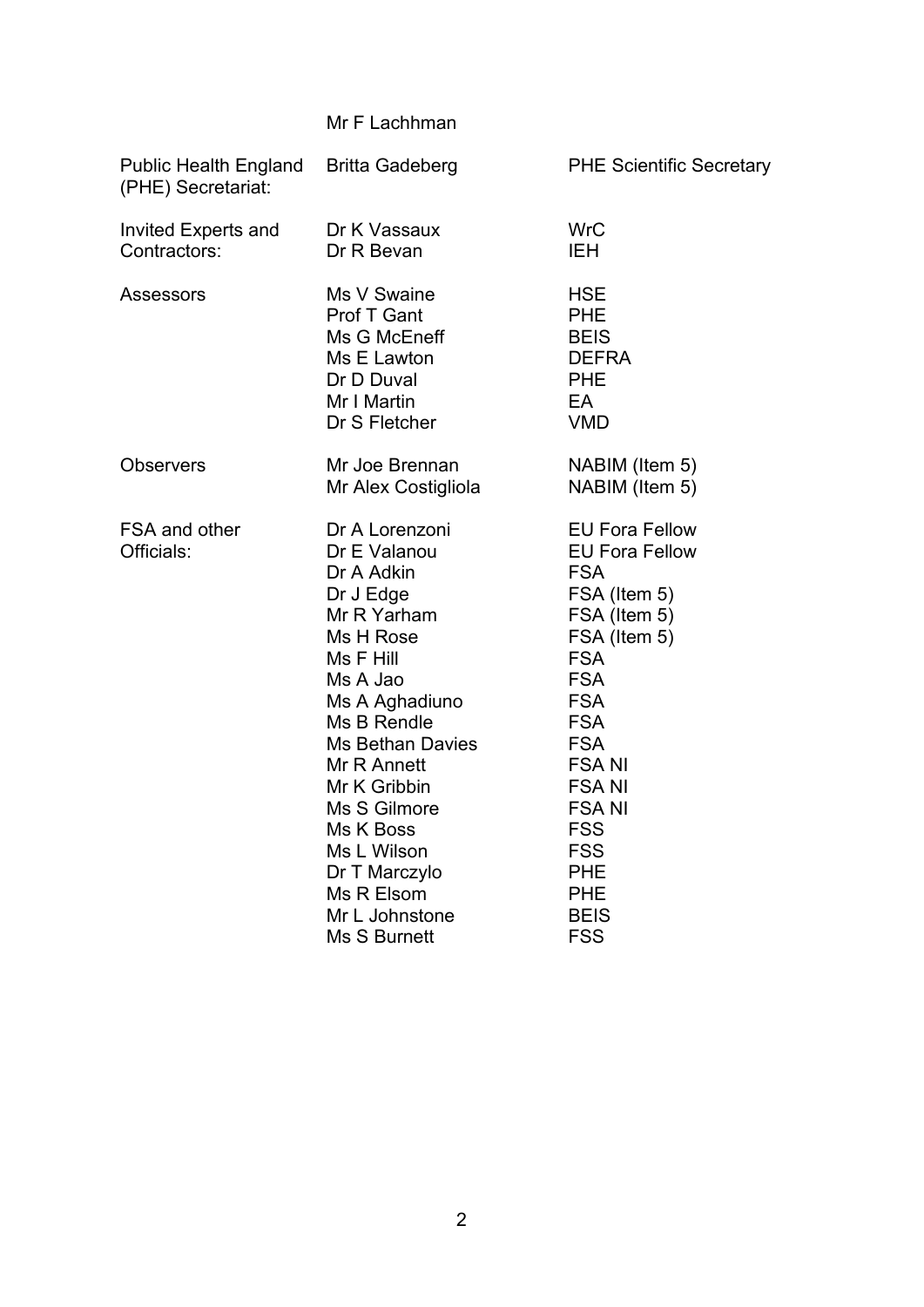**Contents**

| Item           |                                                                                                                                                                                               | Paragraph                          |
|----------------|-----------------------------------------------------------------------------------------------------------------------------------------------------------------------------------------------|------------------------------------|
| $\mathbf{1}$   | Apologies for absence                                                                                                                                                                         | 3                                  |
| $\overline{2}$ | Draft minutes of January meeting TOX/MIN/2020/04                                                                                                                                              | 4                                  |
| $\overline{3}$ | Matters arising - PBPK workshop in December<br>2020/2020/29                                                                                                                                   | 9                                  |
| 4              | Exploring Dose Response workshop - meeting report<br>(reserved) TOX/2020/30                                                                                                                   | 16                                 |
| 5              | Allergen risk assessment for adventitious contamination<br>of soya in wheat flour milled and consumed in the UK<br>TOX/2020/31                                                                | 18                                 |
| 6              | COT Contribution to SACN review of the effects of diet<br>on maternal health: proposed scope of work and<br>timetable TOX/2020/32                                                             | 39                                 |
| $\overline{7}$ | Overarching discussion paper on consumption of plant-<br>based drinks in children aged 6 months to 5 years of<br>age. TOX/2020/33                                                             | 44                                 |
|                | Annex A: Follow up discussion paper on the potential<br>risks from soya drink consumption in children aged 6<br>months to 5 years of age. TOX/2020/33/ANNEXA                                  | 48                                 |
|                | Annex B: Follow up discussion paper on the potential<br>risks from almond drink consumption in children aged 6<br>months to 5 years of age. TOX/2020/33/ANEXB                                 | 55                                 |
|                | Annex C: Follow up discussion paper on the potential<br>risks from the consumption of oat drinks for children<br>aged 6 months to 5 years of age.<br>TOX/2020/33/ANNEXC                       | 65                                 |
| 8              | Potential risks from aggregated exposure to mycotoxins<br>TOX/2020/34                                                                                                                         | 75                                 |
| 9              | Draft EFSA opinion on nickel. TOX/2020/35                                                                                                                                                     | 84                                 |
| 10             | Conclusions of the Overarching Statement and<br>Addendum on the<br>potential risks from contaminants in the diet of infants<br>aged 12 to 60 months - Summary tables for SACN.<br>TOX/2020/36 | 96                                 |
| 11             | E-cigarette, or vaping, product use - associated lung<br>injury' (EVALI): an overview. TOX/2020/37                                                                                            | 104                                |
| 12             | Update on the work of other scientific advisory<br>committees and AOB. TOX/2020/38                                                                                                            | 108                                |
| 13             | <b>Any Other Business</b>                                                                                                                                                                     | 110                                |
|                | Date of next meeting                                                                                                                                                                          | 15 <sup>th</sup> September<br>2020 |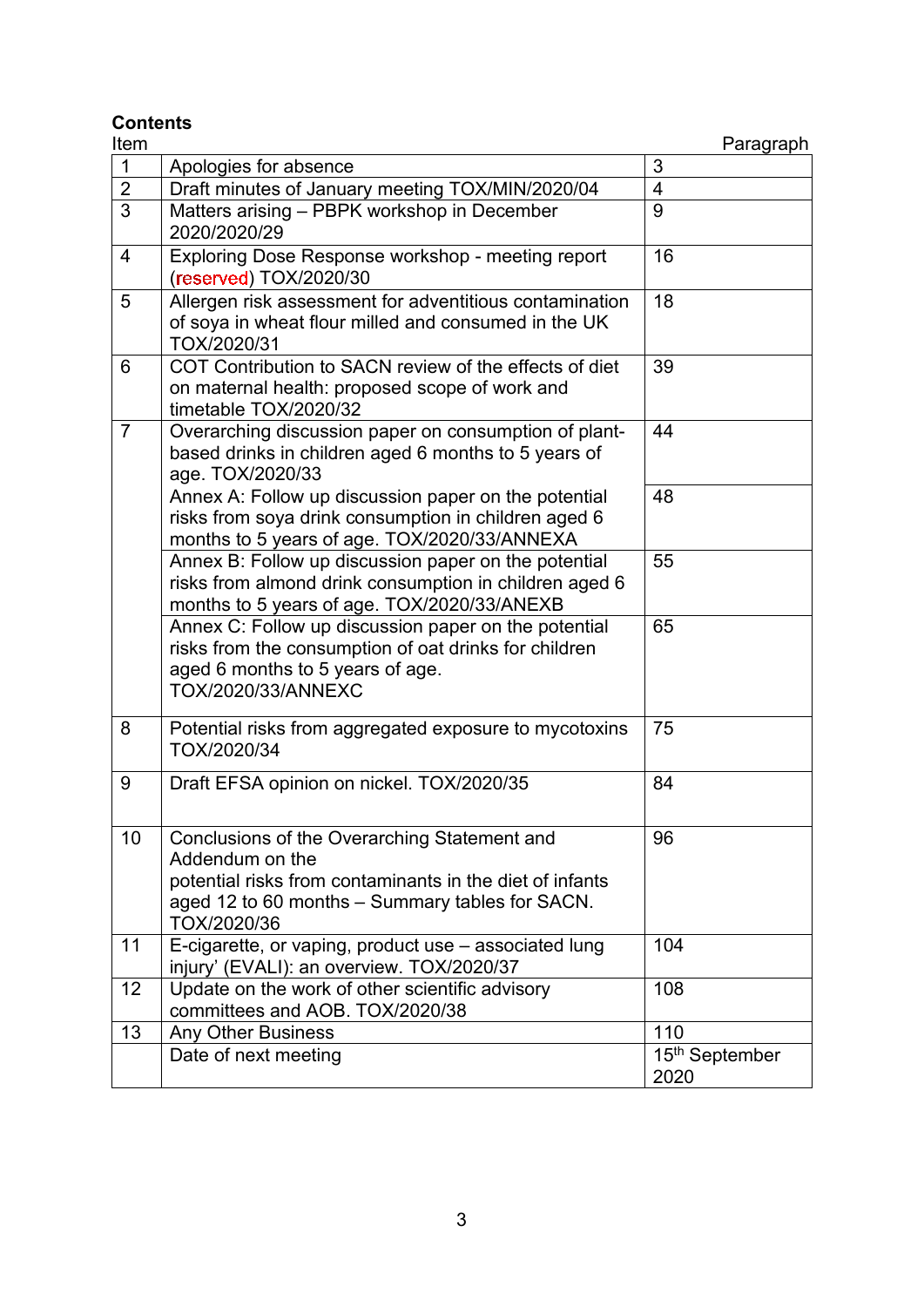# **Announcements**

1. The Chair welcomed Members and other attendees.

2. The Chair welcomed new COT Member Philippe Wilson who is a Professor of animal science and bioinformatics at Nottingham Trent University.

# **Interests**

3. The Chair reminded those attending the meeting to declare any commercial or other interests they might have in any of the agenda items.

# **Item 1: Apologies for absence**

4. Apologies had been received from Member Professor Gunter Kuhnle.

# **Item 2: Minutes from the meeting held on 5th of May 2020**

5. The minutes of the May meeting were agreed subject to minor amendments to Item 5 on the Potential risks from use of topically applied CBD-containing cosmetic products to ensure the terms "topically applied" and "dermally applied" in paragraphs 27, 31 and 32 were used consistently.

6. Paragraph 31 was extended to note that the extent to which inhalation contributed to total exposure was unknown to better reflect the preceding discussion.

7. Paragraph 32 was revised to include the possibility of local effects occurring in the lung.

Reserved minutes - Item 9 (WRAP study on potatoes and acrylamide (reserved)).

8. The reserved minutes of the May meeting were agreed subject to clarification of the temperature effect addressed in paragraphs 4 and 8.

# **Item 3: Matters arising from the meeting held on 5th of May 2020**

PBPK Workshop in December 2020 (TOX/2020/29)

9. The Secretariat informed the COT members that following the "Exploring Dose Response" workshop delivered in March 2020, the proposed workshop focusing on PBPK modelling was scheduled for the 2nd of December 2020.

10. The learning objectives were shared with the Committee, and their advice was sought for suggestions on potential speakers and other topics of interest that should be covered on the workshop agenda.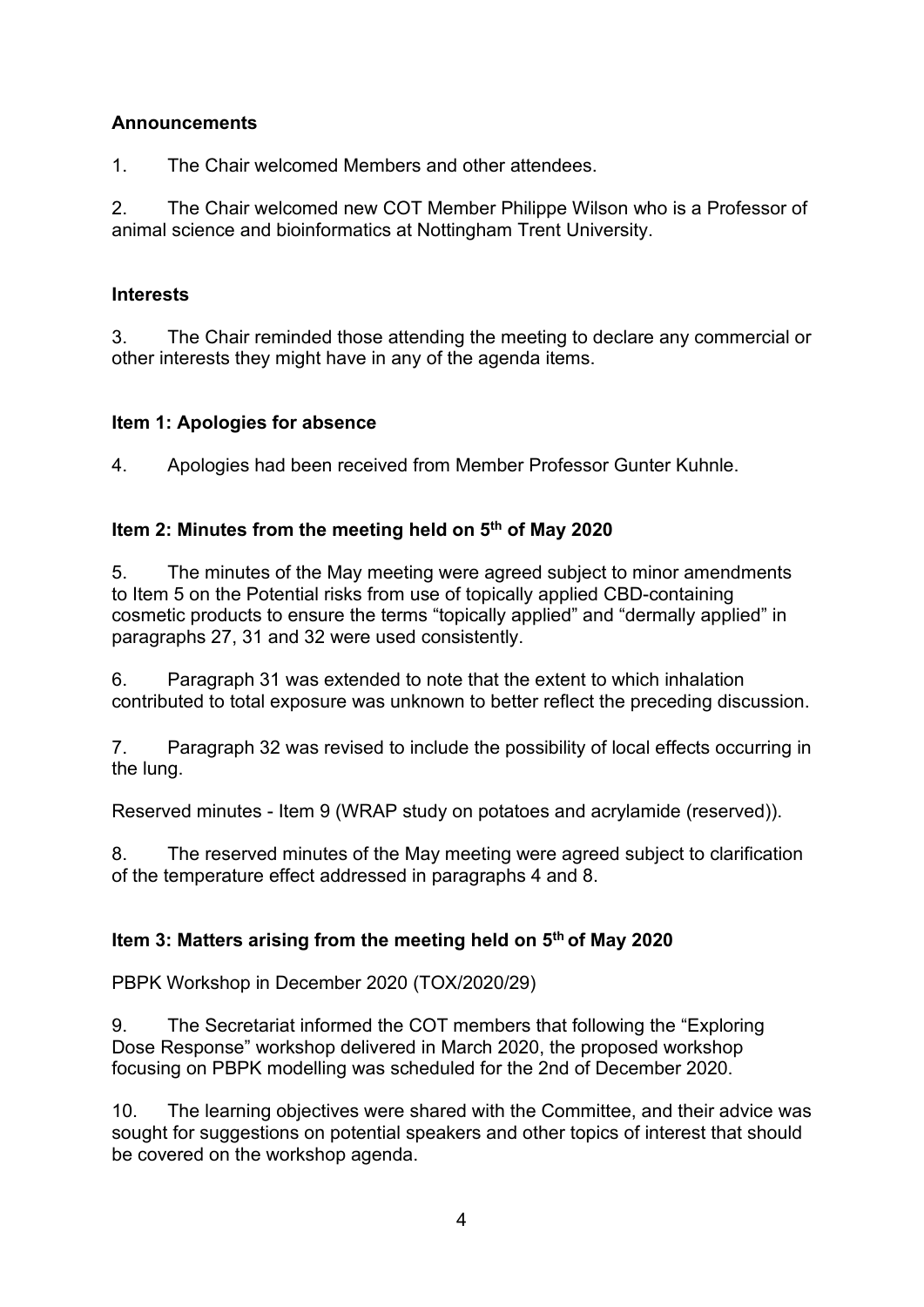11. Suggested topics by the Committee included sessions on; the integration of toxicodynamic modelling development, ensuring the adequacy of models based on validation processes, the shift to use predictive parameters as opposed to obtaining traditional datasets from in vitro/in vivo tests, and a review of the current guidance on application to PBPK models in a regulatory setting, such as those published by the Environmental Protection Agency, World Health Organisation etc. The latter allows the identification of potential oversights and/or other factors that should be included in future iterations of guidance documents.

12. Members were asked to send in any additional comments or suggestions to the Secretariat.

Item 7: Toxicological interactions between xenobiotics and the human microbiota - Second draft statement. TOX/2020/25

13. The draft statement was being revised and would be with the Chair for clearance shortly. The Chair thanked everyone who sent in comments.

Item 10: Potential toxicological risks from electronic nicotine (and non-nicotine) delivery systems (E(N)NDS – e-cigarettes).

14. The draft statement and non-technical summary had been amended with the comments from the May meeting and were now with the Chair for approval.

Item 13. COT website

15. Members were informed that work on the new COT website was progressing and was on schedule for going live in August/September. The Chair thanked everyone who had sent in comments on the proposed branding.

# **Item 4: Exploring Dose Response Workshop Report (TOX/2020/30) (reserved)**

16. No interests were declared.

17. The Committee discussed the conclusions and potential output of the recent COT workshop "Exploring Dose Response". These minutes have been reserved as it is hoped that a publication in the peer reviewed literature will be possible. The minutes and discussion paper will be made available in due course.

#### **Item 5: Allergen risk assessment for adventitious contamination of soya in wheat flour milled and consumed in the UK. (TOX/2020/31)**

18. Dr René Crevel declared that he had been contacted by the National Association of British and Irish Millers (NABIM) about Voluntary Incidental Trace Allergen Labelling (VITAL) 3.0. This was a scientific discussion about the impact of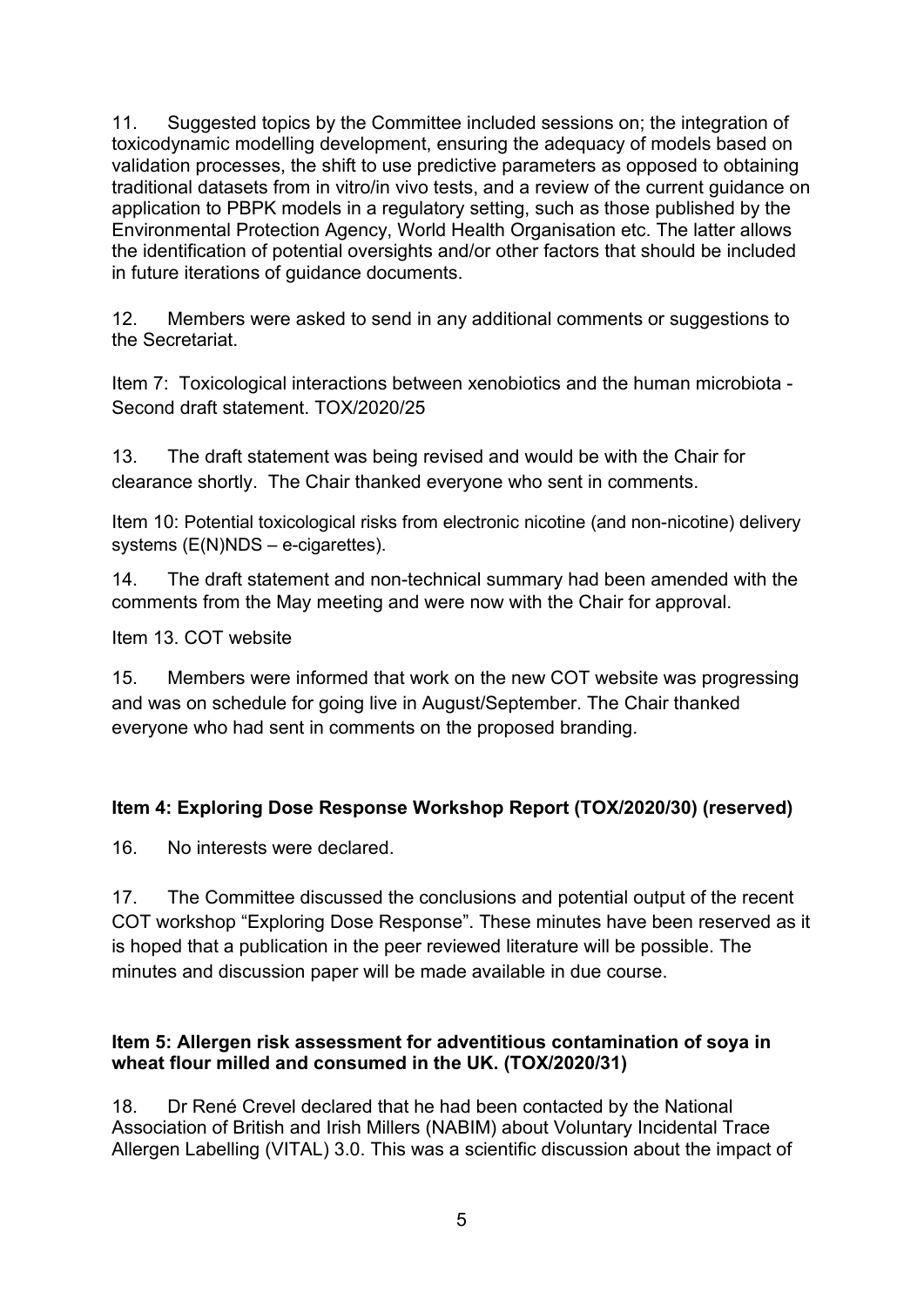values used in VITAL. No payment was received. This was deemed to be a personal specific interest but wouldn't preclude participation in discussions.

19. No other interests were declared.

20. Mr Joe Brennan and Mr Alex Costiglia from the National Association of British and Irish Millers (NABIM) were in attendance.

21. Due to the way in which soya beans and other grains, such as wheat, are grown, harvested, stored and transported, adventitious contamination of wheat flour with soya can occur. Soya beans and products thereof are recognised as causing allergies and are included on the Regulation (EU) 1169/2011 annex II list of declarable allergens.

22. In 2014, the FSA recommended an action level of 236 mg/kg be applied by the food industry for soya protein in wheat. This was equivalent to a dose of 7.1 mg soya protein in an average 30 g serving of wheat flour. Since that time, more data have become available on the dose-response relationship for soya protein allergy and approaches to allergen risk assessment have also developed. An Eliciting Dose (ED)01 (where only 1% of the allergic population would be predicted to experience any objective allergic reaction) of 0.5 mg and an ED05 (where only 5% of the allergic population would be predicted to experience any objective allergic reaction) of 10 mg have recently been published (Remington et al., 2020).

23. The FSA is therefore conducting an updated risk assessment to guide risk management actions. In general, the FSA uses ED01 levels, where available, as suitable reference doses for allergenic proteins to determine the risks posed by the allergen levels present in final products. However, there are uncertainties around how industry should best apply the use of reference doses at the raw/bulk ingredient/product level, and specifically for soya in wheat. This is partly due to variation in the level of inclusion of wheat in final products and in consumption amounts as well as the potential effects of processing on the allergenicity and detectability of soya. Therefore, the suitability of suggesting an indicative reference amount and action level for flour in general, in place of tailored calculations for individual products in which the ingredient/flour is used, is unclear and potentially unsuitable.

24. The COT's advice was sought on the risks posed by the current action level of 236 mg/kg soya protein in wheat, and the appropriate consumption values and reference values (e.g. the ED01 or ED05) to use in risk assessment, taking into consideration the effect of processing on the allergenicity and detectability of soya allergens and therefore the potential reduction of risk to the allergic population that final products from these flours may pose.

25. The Committee asked what the aim of setting an action level would be in this context and what the FSA would be looking to achieve with this paper. It was noted that soya contamination was already permitted by grain standards and that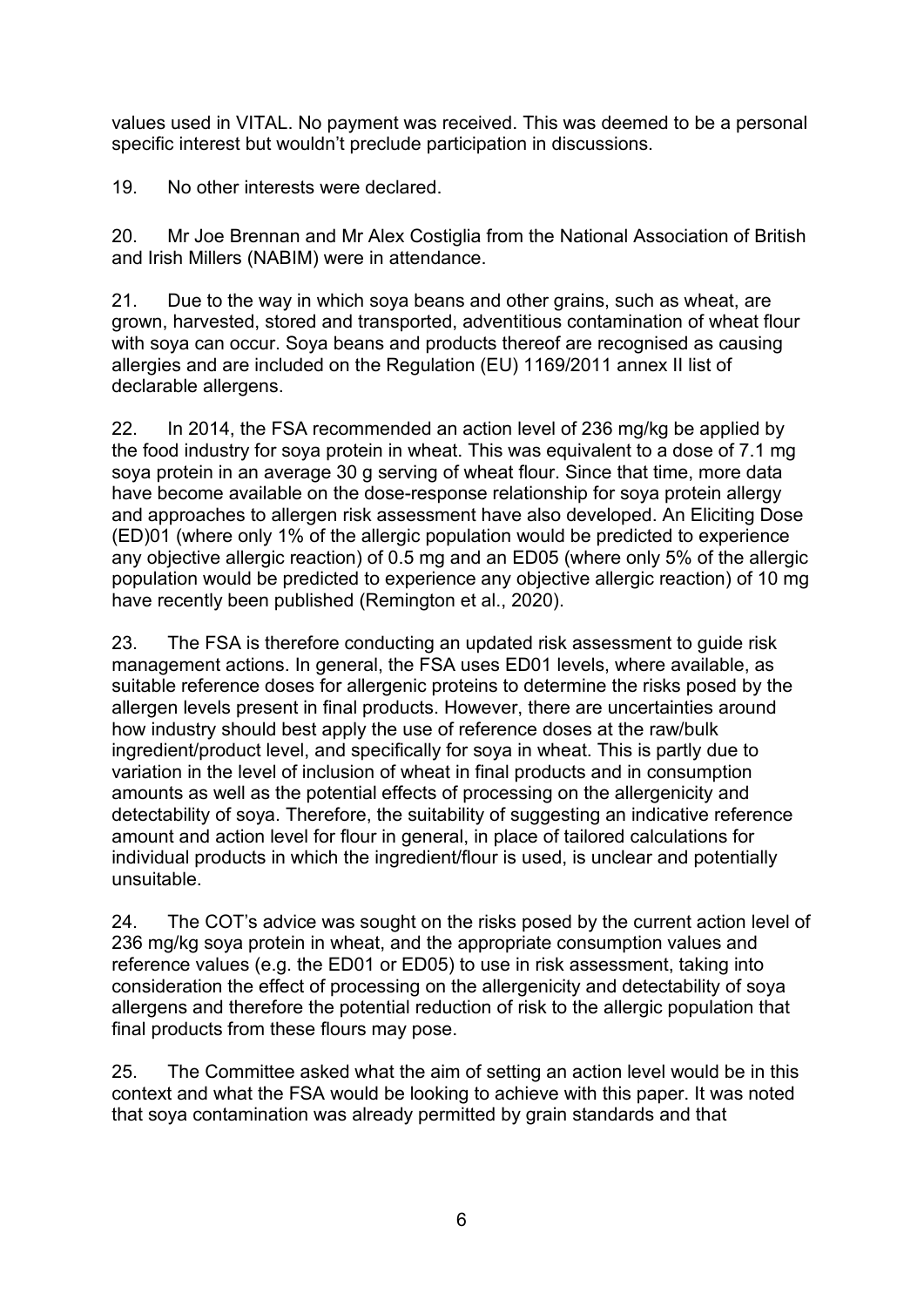Precautionary Allergen Labelling<sup>[1](#page-6-0)</sup> (PAL) should be introduced earlier in the risk assessment. The action level at the raw material stage needed to be made clear. The risk assessment document was a useful exercise demonstrating that general action limits at the raw ingredient/supply level may not be suitable for industry to use and that instead there was value in understanding the level of contamination in raw product so that the manufacturer of the final products can adequately assess the risk and determine whether PAL needs to be used.

26. In the VITAL 3.0 programme patients were challenged with soya milk and soya flour-based materials. Therefore, the ED01 and ED05 values were not just for soya flour but reported as soya protein. It was noted that the impact of processing on allergenicity and detectability of soya allergens would not necessarily reduce the risk to the allergenic population that final products from these flours may pose, as the modified protein may still be allergenic.

27. Wheat flour is widely used, and soya contamination is not an issue if soyabased ingredients have already been declared. The vast majority of bread and other wheat-based products also use soya flour and are therefore out of the scope of this risk assessment. It was agreed it would be difficult to use the risk assessment at the raw material level.

28. Members commented that the risk assessment should provide further detail on the testing done, whether there were trends in the test results, whether the same testing methods were used and the frequency distribution of results. It was noted that the testing data were supplied by NABIM and not all of this information may be available. This type of information had a lot of value and needs to be passed down the supply chain to enable the most accurate risk assessment of the final product.

29. If an action level were set for industry at the early stages of the supply chain, it may then hinder robust sampling and communication of quantitative levels of contamination further along the supply chain. When considering processing there are too many sources of uncertainty to take this into account at this time. Therefore, the limits should not be relaxed to the ED05 or even have a limit set at the raw/bulk ingredient level at all. Sampling data should be communicated down the supply chain by industry with it being more appropriate to introduce limits at the final processing stage.

30. It was agreed that all the scientific factors had been covered in the risk assessment provided in Annex A.

31. NABIM informed Members how the current 236 mg/kg level was being used. Most companies undertook due diligence testing only for the 'high-risk' flours. Most companies who found their sampling results to be below this level, reference the 2014 FSA paper and then recommend to their customers that no PAL is needed.

32. The use of the current 236 mg/kg level is potentially hindering proper quantitative risk communications throughout the supply chain.

<span id="page-6-0"></span><sup>1</sup> Precautionary Allergen Labelling (PAL) is used as a control measure to prevent the inadvertent consumption of undeclared allergens by sensitive consumers and enable a variety of safe and nutritious food choices for the allergic consumer.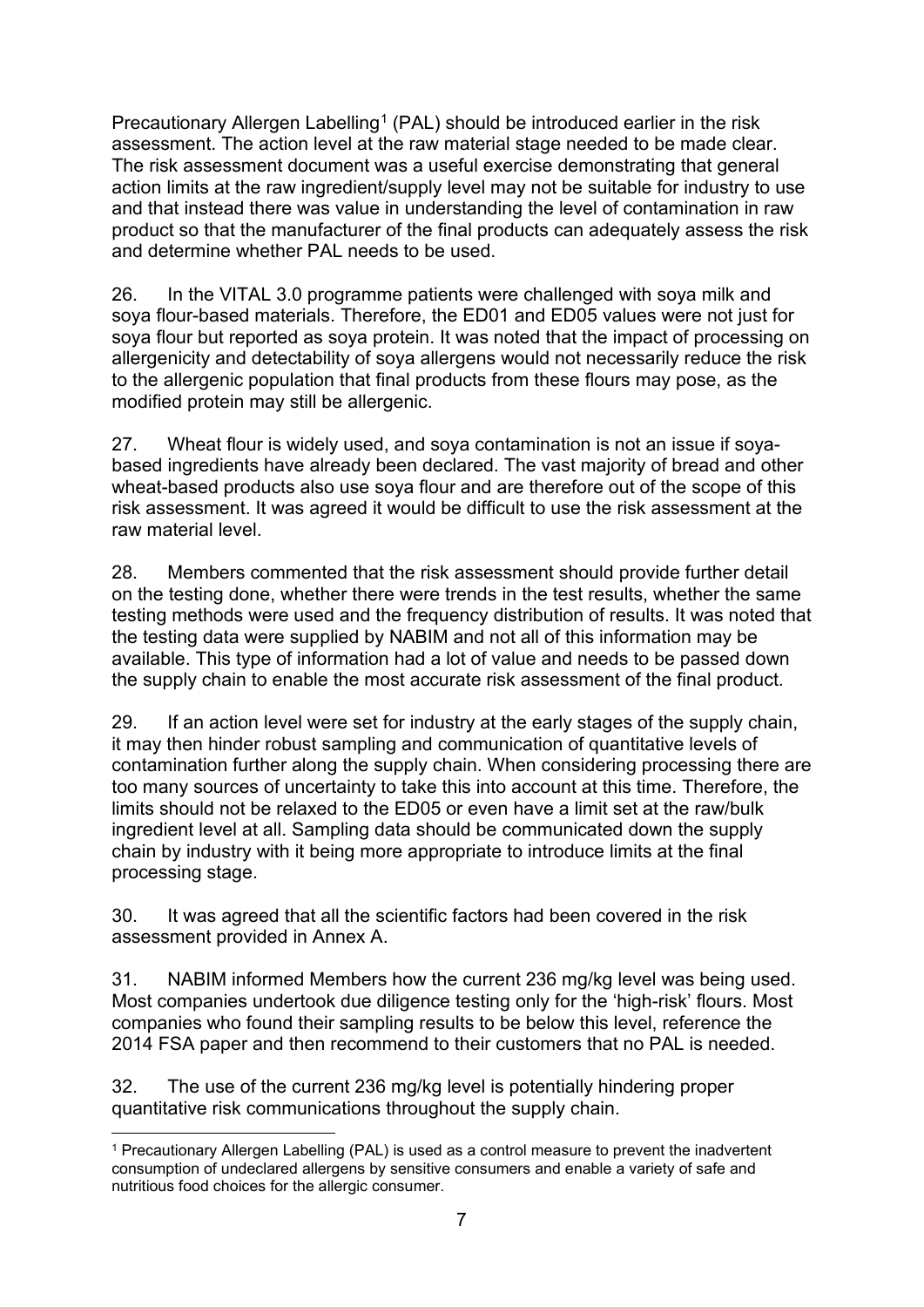33. The severity of an allergic reaction to soya is likely to follow the pathway of a generic Ig E-mediated reaction. The risk assessment is performed on the basis of an ED01 or ED05 and the sensitivity varies depending on the allergen. The level of protection provided by the ED01 and ED05 are the same for each allergen (i.e. 1% or 5% of the allergic population) but the concentration of each allergen set for these reference values would vary. It would be useful to provide some context with other allergens e.g. nuts/mustard. However, it was noted that the prevalence data for a large number of allergens is weak.

34. It is not known whether the processing of soya reduced the level of risk of or severity of an allergic reaction. There were some validated data for egg and milk in this area but not for soya.

35. NABIM referred to Health Canada's 2013 position that PAL was not needed for soya in flour. Discussions had taken place with allergy groups and it was noted that allergic reactions had not been seen after consumption of wheat flour. Members considered it would be useful to know whether discussions with this type of stakeholder group had taken place in the UK. Currently in the UK there is no systematic way of collecting information on allergic reactions to particular foods and notifications of allergy in this area have not been recorded. It was pointed out that such activity would be risk management and was not in the remit of the COT and would not be captured in the risk assessment.

36. The Committee recommended that the document be reworked without proposing a level to use but noted that risk managers could consider how industry could use sampling information for their raw products to provide information to their customers.

37. It was highlighted that this had been a useful risk assessment exercise and this piece of work could be used to demonstrate that a set level of allergen should not be specified, but that sampling and quantitative information should be communicated by industry, down the supply chain to inform their customers in deciding on whether to apply PAL.

38. The document will be finalised via e-mail correspondence and discussed in matters arising at the next COT meeting.

#### **Item 6: COT Contribution to SACN review of the effects of diet on maternal health: proposed scope of work and timetable. (TOX/2020/32)**

39. No interests were declared.

40. The Scientific Advisory Committee on Nutrition (SACN) last considered maternal diet and nutrition in relation to offspring health in its reports on 'The influence of maternal, fetal and child nutrition on the development of chronic disease in later life' (2011) and on 'Feeding in the first year of life' (2018). In the latter report, the impact of breastfeeding on maternal health was also considered. In 2019, SACN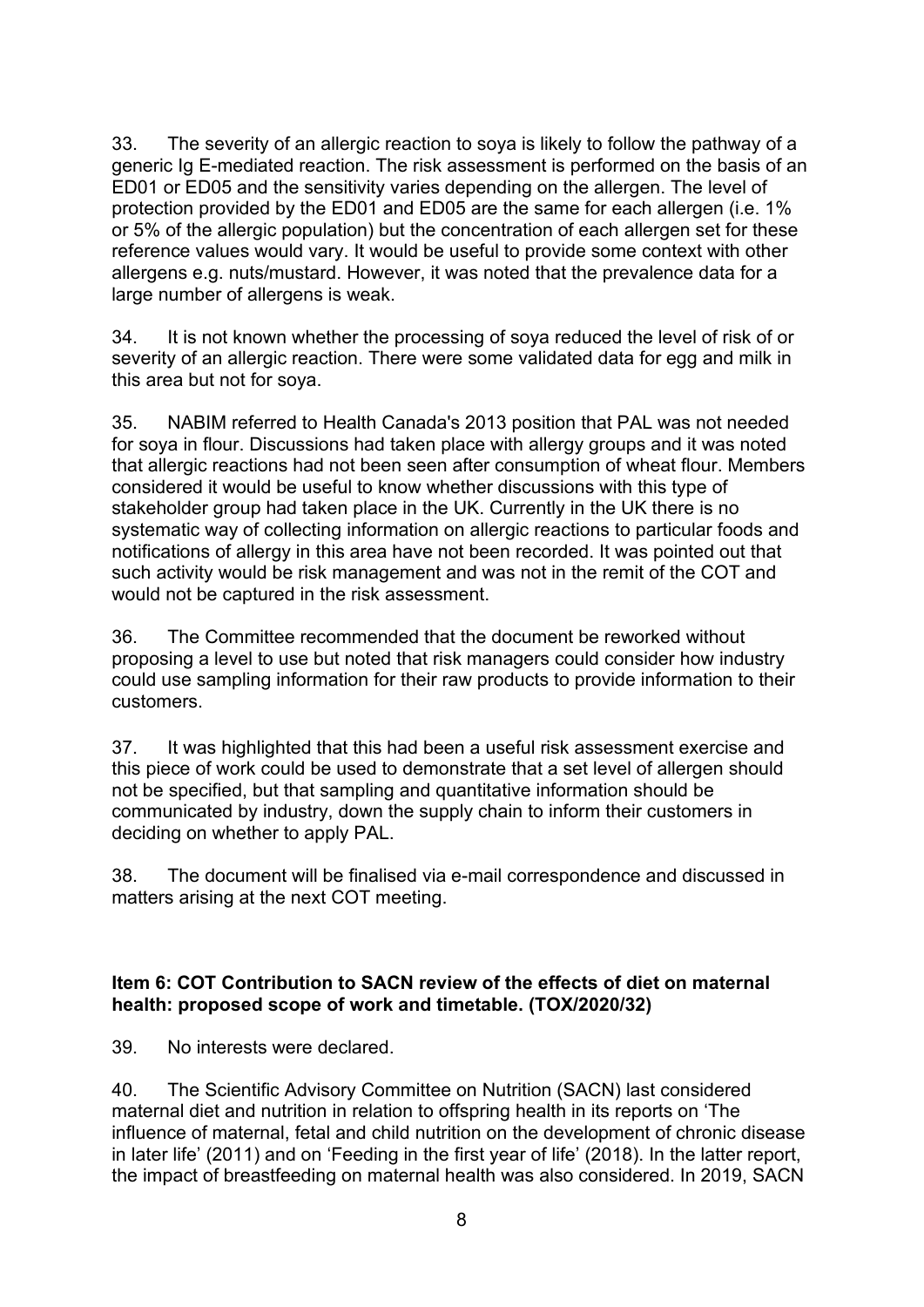agreed to conduct a risk assessment on nutrition and maternal health focusing on maternal outcomes during pregnancy, childbirth and up to 24 months after delivery.

41. The Committee discussed the proposed list of chemicals highlighting several possible omissions. It was agreed that further clarity on the rationale for the selection be provided, before the list of chemicals for review could be finalised. However, the COT focus should be placed on those where the critical effect related to maternal and fetal health.

42. Committee Members then discussed the scope of the work and the endpoints that would need to be considered, requesting further clarity in a number of areas.

43. It was agreed that the immediate priorities should be caffeine, vitamin D and iodine and other items on the list would be discussed in due course once this was finalised. The timetable for this work was not discussed in detail but the Committee agreed that it would, like the earlier infant and child feeding papers, be a body of work that would be addressed over several years.

#### **Item 7: Overarching discussion paper on consumption of plant-based drinks in the diet of children aged 6 months to 5 years of age (TOX/2020/33)**

44. No interests were declared.

45. The Department of Health and Social Care (DHSC), Public Health England (PHE) and the FSA were receiving an increasing number of enquiries regarding the use of plant-based drinks in the diets of infants and young children. The COT were therefore asked to consider the potential health effects of soya, oat and almond drinks in the diets of children aged 6 months to 5 years of age.

46. Currently, the UK Government advises that parents should use only infant formula as an alternative to breast milk in the first 12 months of a baby's life. It was also advised that whole cows' milk and unsweetened calcium-fortified milk alternatives, such as soya, almond and oat drinks could be given to children from the age of 1 year as a part of a healthy, balanced diet. The papers considered exposure from these drinks from the age of 6 months as used in cooking and then as part of the diet as a main milk drink for the ages of 1-5 years old.

47. These drinks were previously considered by the COT as separate papers TOX/2019/71 for soya, TOX /2020/16 for almonds and TOX/2020/03 for oats. The main challenge in the assessment of the safety of these drinks had been the lack of information on the dietary intakes of these drinks by children following dairy-free or plant-based diets who were likely to be the highest consumers. At the suggestion of the SACN Secretariat, the exposures had been revised, using information from several sources including the British Nutrition Foundation (2019), the First Steps Nutrition Trust Eating Well: vegan infants and under 5s (2020), Vegan Society Food tips for vegan children (2017) and PHE published Example menus for Early Years Settings in England (EYS) (2017). These sources provided guidance on frequency and portion sizes for children under 5 years and, considering the lack of consumption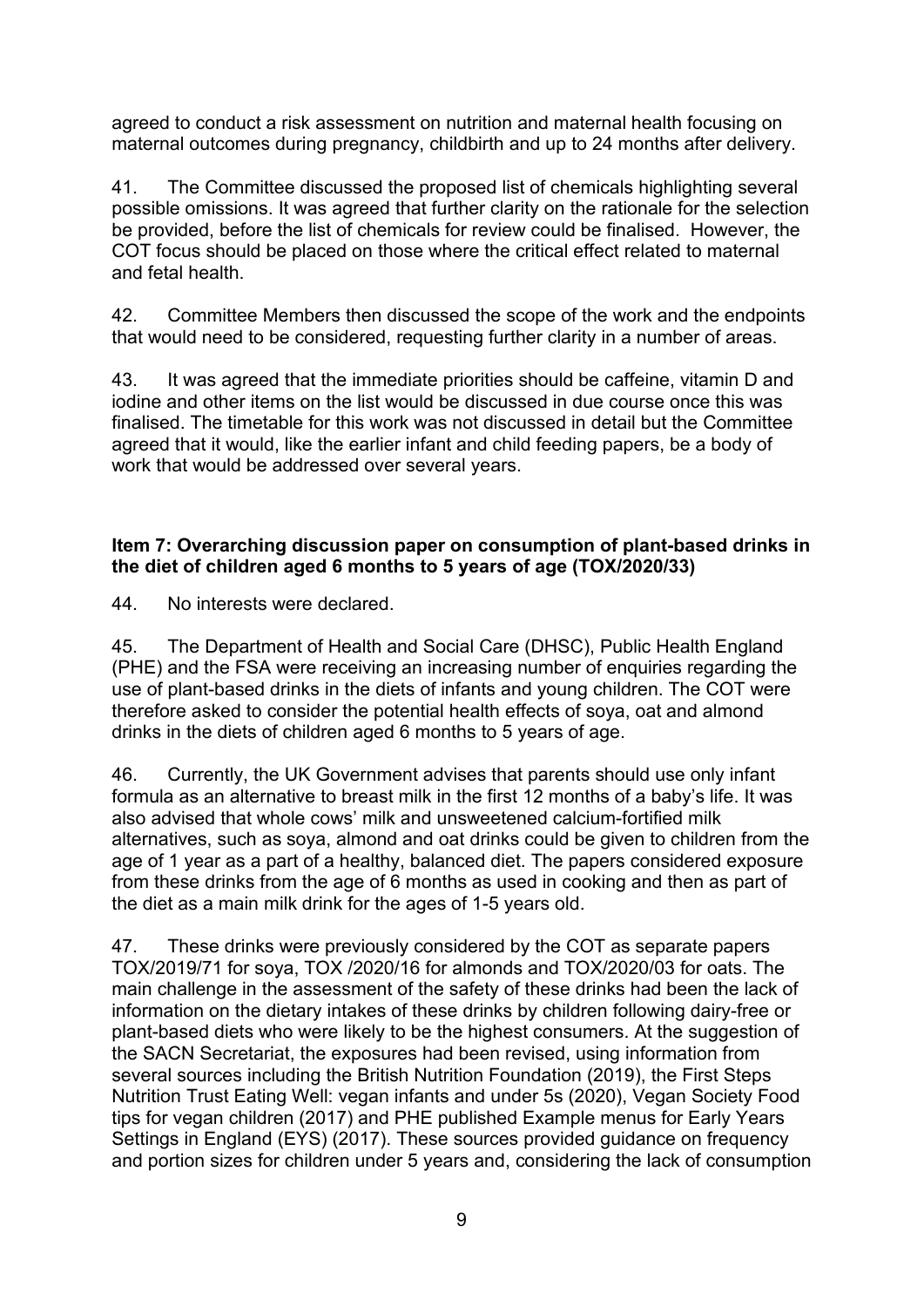information for the groups of interest they were deemed the most representative scenarios for the diet of children following dairy-free or plant-based diets.

#### **Annex A- Follow up discussion paper on the potential risks from soya drink consumption in children aged 6 months to 5 years of age.**

48. Soya drinks are a popular alternative to dairy products and their use has become more widespread. They are commonly consumed by all sectors of the population including those wishing to avoid dairy products and by individuals with an intolerance to lactose or another component of milk or those who follow a plantbased diet.

49. Soya products contain phytoestrogens (also known as isoflavones) which have been shown to produce some reproduction and developmental changes in animal studies, although the evidence for effects in humans from epidemiological studies is inconclusive.

50. Soya drinks were considered at the December 2019 meeting (TOX/2019/71). Due to the limited information on the consumption by these age groups, the chronic exposure estimates for isoflavones in children between 6 months and 5 years of age had been calculated assuming that a) milk, yogurt and cheese were replaced with soya-based alternatives; b) all dairy was replaced with soya alternatives and c) meat was replaced with soya alternatives plus isoflavone contribution from tofu, vegetables and bread. However, it was considered that scenarios discussed in TOX/2019/71 might not be representative of the actual exposures to isoflavones in the diets of those wishing to avoid dairy products.

51. Therefore, in the current paper, the exposure calculations were revised based on a number of sources that offered recommendations for the diet of children following a plant- based diet. These recommendations aimed to achieve a wellbalanced, nutritious diet and they were used to provide a more realistic assessment of isoflavone exposure. In addition to exposure from soya drinks, the contribution of other soya-based alternatives to dairy products or meat to the diet had also been considered.

52. The Committee agreed that the use of dietary information tailored to children who would be high consumers of these drinks was more appropriate than the previous approach. However, it was noted that there was a high degree of uncertainty with regards to the actual exposures to these drinks in the diets of children following a plant-based diet as these recommendations were designed to ensure that dietary requirements were met, but consumption of the drinks and other soya-based foods might differ in reality.

53. Members concluded that the intakes of phytoestrogens from consumption of soya drinks in children aged 6 months to 5 years of age was less than the previously estimated maximum in infants aged 0 to 6 months, 9.5 mg/kw bw per day, up to which level it was considered that soya-based infant formula could be used to ensure adequate nutrition, if circumstances dictated that this was necessary. Members agreed that exposure to phytoestrogens from other soya-based products in the diets of children aged 6 months to 5 years of age based on the information provided was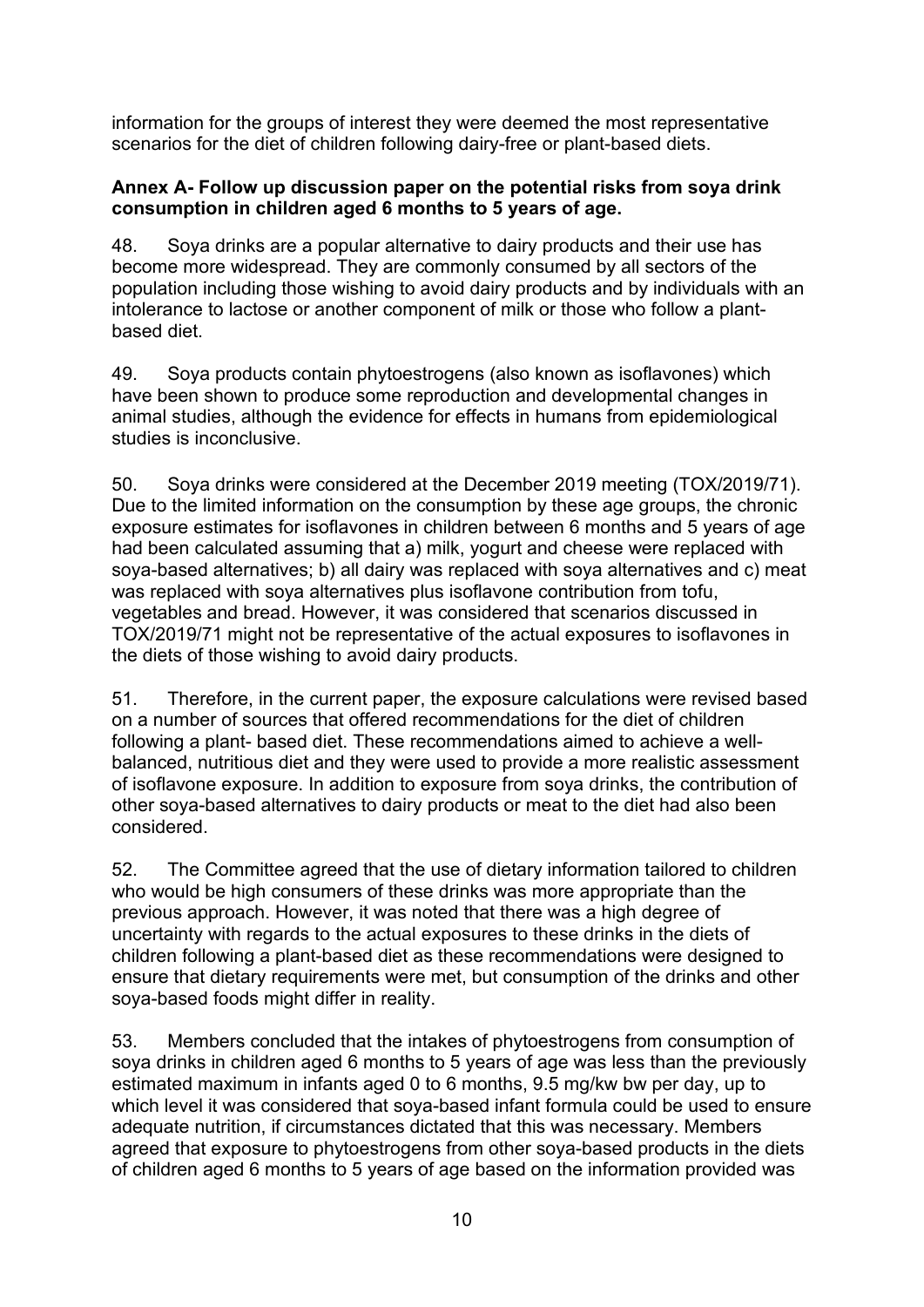lower, and hence there was no potential concern. It was, however noted that when considered aggregately, the exposures were much closer to the level of 9.5 mg/kg bw per day. Members agreed that, in addition to potential toxicological concerns, consideration of nutritional issues would also be required to assess whether it was necessary to issue additional advice on the consumption of soya-based drinks in children aged 6 months to 5 years of age.

54. The need for consumption information for people following plant-based diets more generally was also highlighted by the Committee as the popularity of these diets is increasing and information on realistic dietary intakes would help inform future risk assessments on similar issues.

#### **Annex B- Overarching discussion paper on consumption of plant-based drinks in children aged 6 months to 5 years of age. TOX/2020/33**

55. Almond drinks have lower nutritional value compared to soya and oat drinks; however, they have been recommended as an alternative in cases where soya and oat drinks were not tolerated.

56. The mycotoxin, aflatoxin B1 was identified as a common chemical contaminant in almonds which could be potentially transferred to almond drinks. Aflatoxin B1 is a genotoxic carcinogen so the maximum levels set by the EU were based on the as low as reasonably achievable (ALARA) principle.

57. Some varieties of almonds contain cyanogenic glycosides, with levels being very high in bitter almonds. Once macerated, the cyanogenic glycosides in the almonds could interact with ß-glucosidase and yield hydrogen cyanide. Exposure to hydrogen cyanide can lead to convulsions, loss of consciousness, dizziness, weakness, mental confusion and heart failure.

58. A discussion paper (TOX/2020/16) was presented to the Committee in March 2020, providing information on the potential health effects of almond drinks in the diets of children aged 6 months to 5 years. The Committee had agreed that more information on the likelihood of bitter almond contamination of almond drinks was needed and the precautions taken by manufacturers to prevent their entry to the supply chain should be investigated. Based on the information supplied by industry, the Committee was satisfied that it was extremely unlikely that bitter almonds would be used in the production of almond drinks. Members agreed that there were no specific concerns for acute toxicity from cyanogenic compounds in almond drinks.

59. When discussing TOX/2020/16, Members had concluded that aflatoxin exposure from almond drinks was a potential concern but there were uncertainties in the exposure assessment, and it was agreed that further work needed to be done to refine it. The current paper addressed the Committee's comments and recommendations.

60. Members suggested that paragraphs 7,8 and 9 should be removed since although the papers discussed presented analytical data on AFB1 from the literature, they were not sufficiently representative to use in the risk assessment.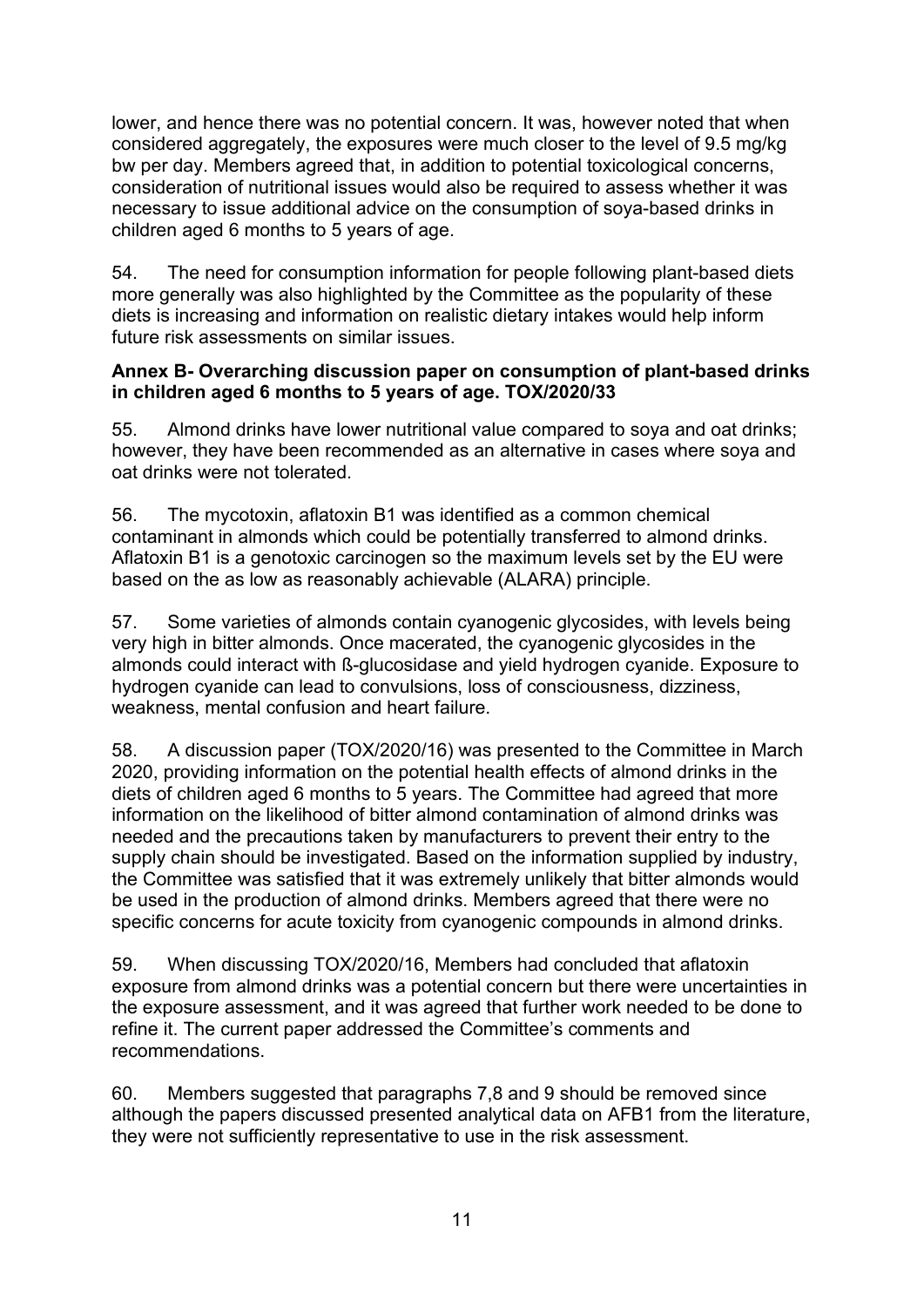61. In response to a question from Members, it was noted that the European Union (EU) maximum levels of aflatoxin B1 in Commission Regulation (EC) No 1881/2006 were based on analytical standards.

62. Members questioned if the two columns under each heading in Table 3 were for upper and lower bound concentrations. It was explained that the columns were for minimum and maximum consumption values, but information had been inadvertently lost when simplifying the tables to meet accessibility standards.

63. In the exposure assessment, soya drink consumption data was considered the best surrogate for almond drink exposure. As there was no information on actual AFB1 occurrence levels in almond drinks it was assumed that there was 100% transfer of AFB1 into almond drinks at the maximum permitted level. It was added that manufacturers did not check for AFB1 occurrence levels in the final almond drink product. Members noted that using the maximum levels set by the EU (0.48 and 0.72 µg/kg) did not provide assurance that potential AFB1 contamination in almond drinks was not a concern since margins of exposure (MoEs) were well below 10,000. It was suggested that the derivation of the EU limit values should be reconsidered and that better information on actual exposure levels was needed.

64. Members discussed whether the AFB1 MOEs in Table 7 provided any meaningful information, as there was so much uncertainty associated with the exposure data. Members concluded that the MOEs should be removed because they were so uncertain and potentially unnecessarily alarming.

#### **Annex C- Follow up discussion paper on the potential risks from the consumption of oat drinks for children aged 6 months to 5 years of age.**

65. A discussion paper on oat drinks (TOX/2020/03) was presented to the COT in January 2020 focussing on the implications of oats being contaminated with the mycotoxins T2 and HT-2. Members considered that the analytical data used for estimating the concentration of HT-2 and T-2 which derived from one sample of oat drink were unlikely to be representative for the UK given the lack of surveillance data and variability of contamination levels in the UK oat harvest. Furthermore, it was noted that there was no indication that mycotoxin concentrations in UK oats would be substantially different to those reported in other European countries by EFSA. The Committee agreed that follow-up work should 1) assess the contribution of mycotoxin exposure from oat drinks in relation to exposure from total oats in the general diet, and 2) estimate the amount of oat drink one would need to consume relative to the rest of the diet to approach the TDI.

66. In paper TOX/2020/33, other mycotoxins (deoxynivalenol, DON and ochratoxin A, OTA) which have been detected in oats and have appeared on the Rapid Alert System for Food and Feed (RASFF) portal were considered in addition to HT-2 and T-2. Therefore, risk assessments have also been conducted for the presence of these mycotoxins in oat drinks. Because these mycotoxins occur in other grains and foodstuffs, background exposure has also been considered in these exposure assessments.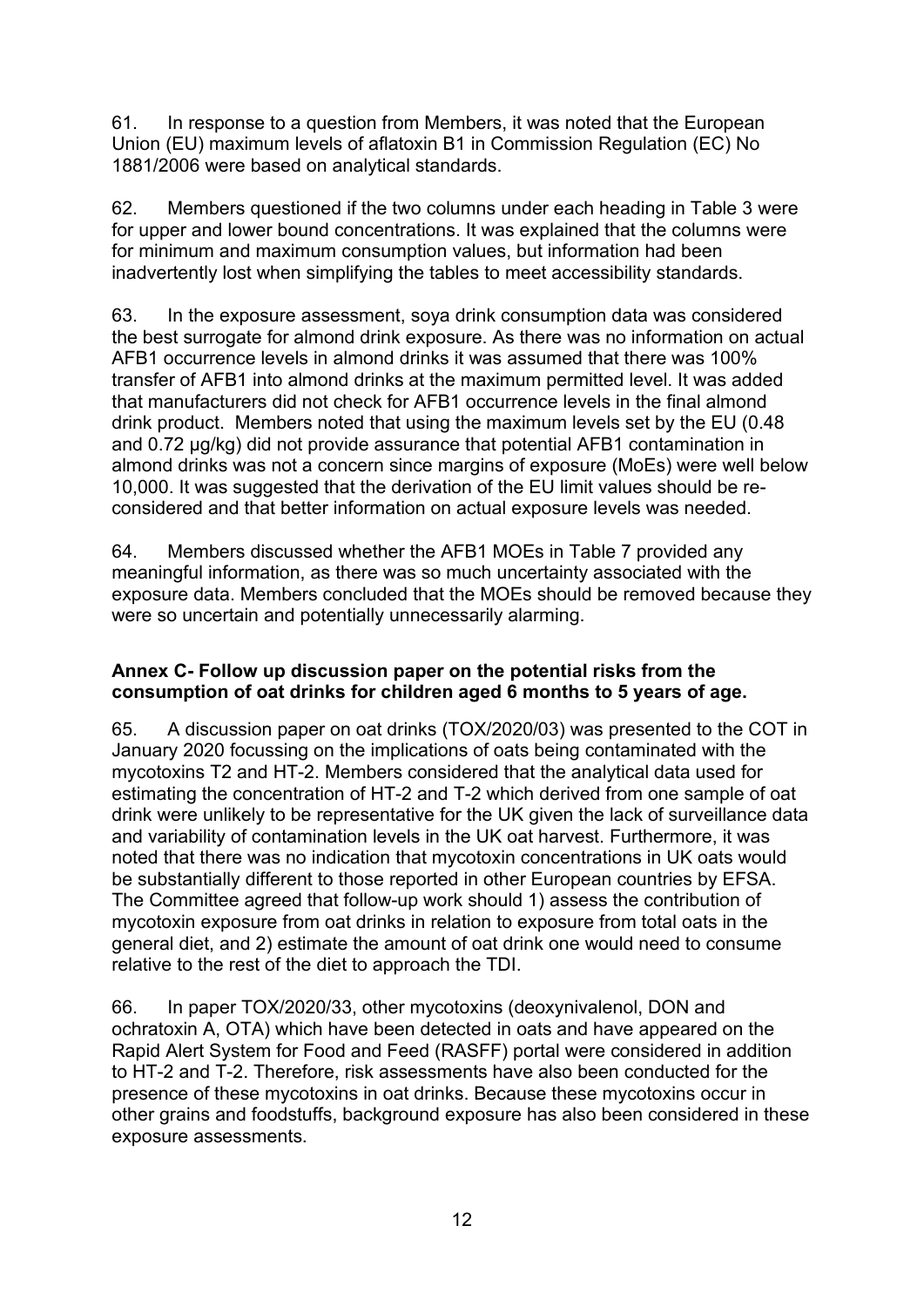67. In this follow-up discussion paper, exposure assessments have been conducted using consumption assumptions considered to be the most representative scenarios for high consumers of oat drinks. Separately, for the sum of HT-2 and T-2, DON, and OTA, the following exposure assessments have been conducted for 6 to 60-month olds: Exposure from consumption of oat drinks in the UK; Amount of oat drink required to exceed the HBGV in the UK; Dietary exposure from processed oats in the general diet in the UK; Exposure from oat drinks and processed oats in the general diet (combined) in the UK; and, Background dietary exposure in the general diet across Europe.

68. Members noted that the exposure estimates made the best use of the available data, however they included a lot of assumptions.

69. It was concluded there was no health concern in respect of HT-2/T2 exposure, since, as shown in Table 17, intakes were below the TDI other than for 12- 24-month olds, in whom exceedance of the TDI was only minor and the exposure estimates used were conservative.

70. It was further concluded that the exposure assessments for DON did not indicate a health concern.

71. In respect of OTA, the Committee were unable to conclude whether the exposure estimates indicated a potential health concern. There were many uncertainties in the cancer endpoint used for risk characterisation, and furthermore, it was unclear whether or not OTA was a genotoxic carcinogen, and thus which MOE threshold value would be applicable. Some age groups had MOEs lower than desirable for non-neoplastic effects while all age groups had MOEs lower than that considered of low concern for a genotoxic carcinogen.

72. It was questioned whether it would be possible to obtain more information on consumption, as young children may be consuming a mixture of different plantbased drinks. However, after discussion, it was agreed that the current approach, which assumed that consumption was exclusively of a single plant-based drink, was most appropriate as young children are likely to develop a preference for one drink. It was noted that there are plans to obtain more consumption data for children who follow a dairy-free diet, as these diets are becoming more popular.

73. Overall, it was noted that in terms of monitoring the levels of relatively potent genotoxic carcinogens, measured levels are often below the LOD resulting in conservative estimations of exposure and preventing any assurance of low concern. Ideally there needed to be studies of at a least a few representative samples using a sufficiently reliable analytical method to determine the actual occurrence levels of these contaminants present in the UK diet.

74. Members agreed that although this exposure assessment was for young children, it needed to be extended to adults, as there may be health risks for the general population.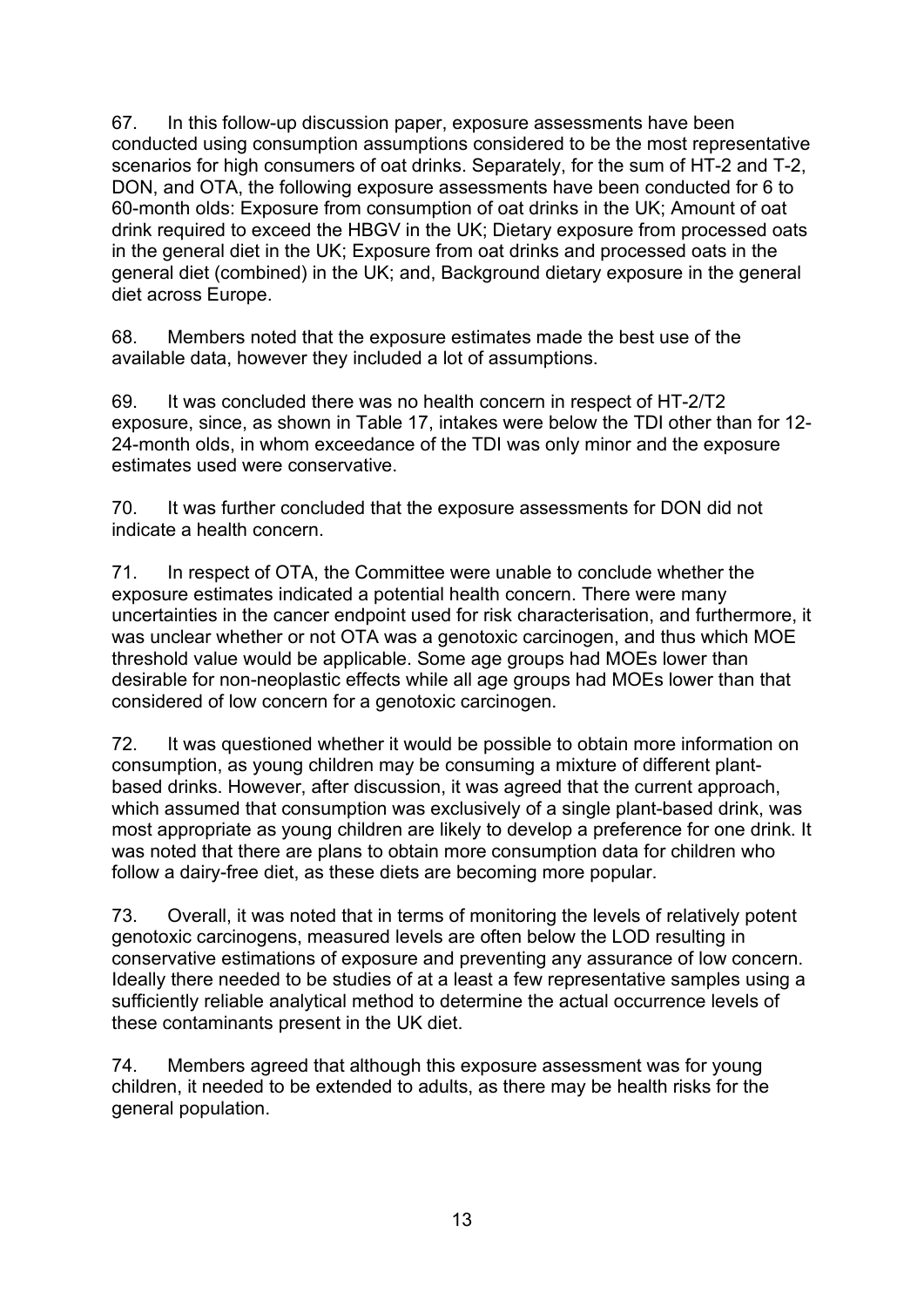#### **Item 8: Potential risks from aggregated dietary exposure to mycotoxins (TOX/2020/34)**

75. The Chair, Professor Alan Boobis declared that he was involved in the EUfunded EuroMix project which considered risk assessments of combined exposures to various chemicals, including but not solely, mycotoxins. Dr Michael Routledge declared that he had previously conducted work on mycotoxins, however, these were not commercially funded.

76. No other interests were declared

77. It was noted that although the title of the paper was 'aggregated dietary exposure', this is a term generally used to cover exposure to a single chemical by multiple routes, whereas the topic addressed was combined exposure to multiple chemicals, sometimes referred to as 'cumulative exposure'.

78. The publications reporting synergistic effects were discussed. The Committee considered that dose response effects were not always properly investigated in these studies, which often used mycotoxin concentrations that were not reflective of realistic exposure scenarios (i.e. where in some studies high concentrations were selected to achieve a positive/synergistic effect).

79. Members discussed Annex B of the paper, which provided an overview of the effects of individual mycotoxins. Members agreed that it would be helpful to add an additional column to include the mode of action (MOA) for each mycotoxin. This would assist in performing a higher tier chemical grouping exercise based on the MOA rather than the toxicological endpoint; however, it was highlighted that consideration should also be given to which real-world mycotoxin combinations occur in practice.

80. The different approaches to assessing cumulative risk were also discussed. If the lowest health-based guidance value for the compounds (in a certain mixture) were utilised, this would result in a very conservative assessment. A further complication would arise should the combination involve one or more mycotoxins that are considered as genotoxic carcinogens. The potential uses of relative potency factors and hazard index approaches were also deliberated.

81. A review of UK specific exposure data to mycotoxin combinations was requested by the Committee, in which biomarker studies would be particularly helpful if available. This would allow the formation of baseline data to inform the level of exposure in the UK population (i.e. low, medium or high).

82. The inclusion of an overview of EuroMix project could be included in future iterations of this paper, as this project considered approaches for both data-rich and data-poor compounds in its case study risk assessments.

83. Members agreed that the discussion paper provided a good summary of the difficulties involved in assessing the risk of combined dietary exposures to mycotoxins and further agreed that based on the current information, it was not possible to perform a risk assessment of such combined exposures. This conclusion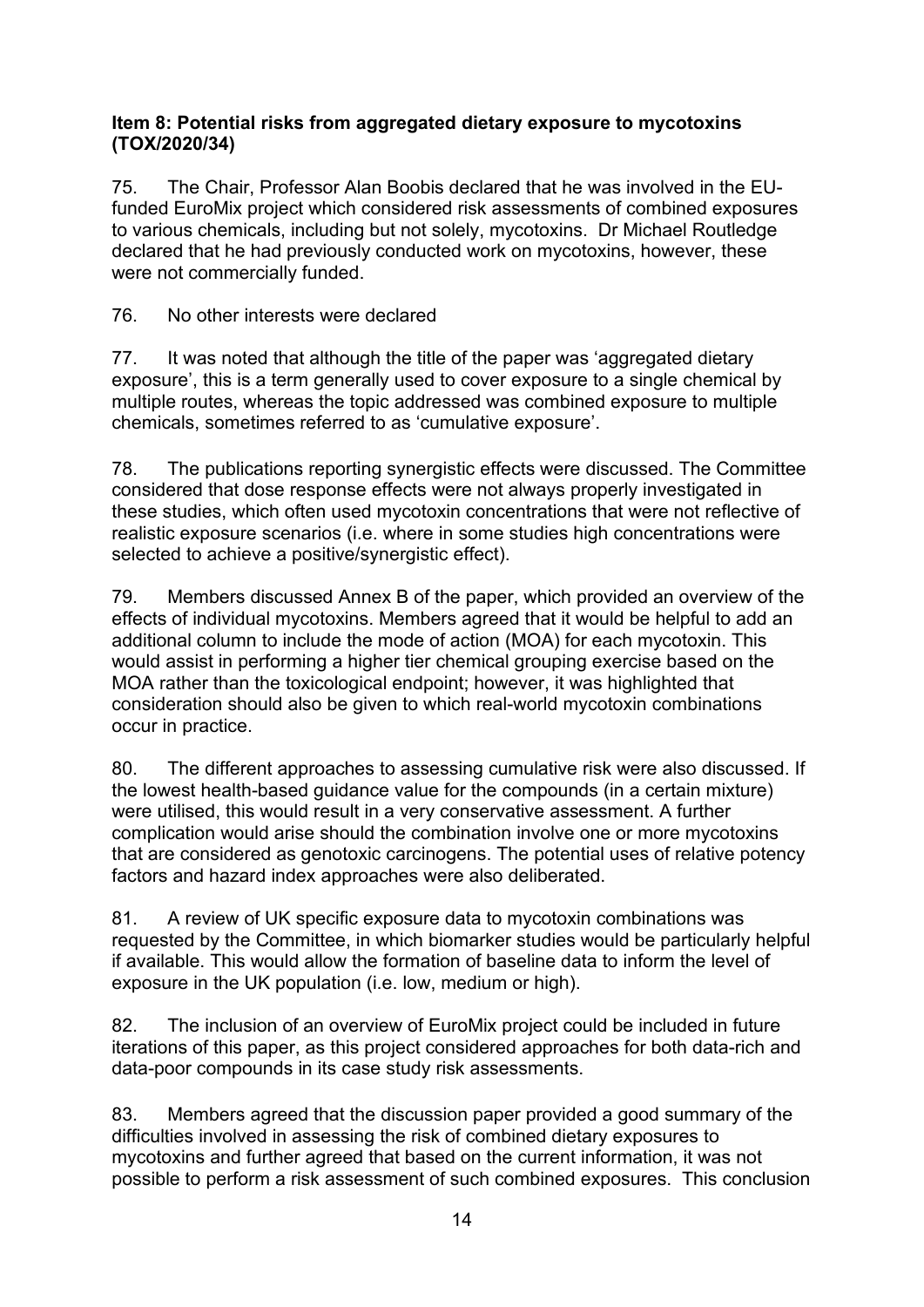was based on the lack of data on co-exposure and co-effects of mycotoxin combination at human-relevant exposure levels. It was also highlighted that a number of issues needed to be resolved to enable extrapolation from available *in vitro* and *in vivo* data.

# **Item 9: Draft EFSA opinion on nickel. (TOX/2020/35)**

84. No interests were declared.

85. EFSA have recently opened a public consultation on the CONTAM Panel's "Update of the risk assessment of nickel in food and drinking water".

86. In this update, the CONTAM Panel has established a Tolerable Daily Intake (TDI) of 13 µg/kg bw for nickel. Due to the possibility of eczematous flare-up reactions elicited in the skin in nickel-sensitised individuals, an approach for acute assessment was also considered necessary. A LOAEL of 4.3 µg Ni/kg bw was selected as the reference point for acute effects and an MOE of 30 or higher was considered to be indicative of low concern to human health.

87. . The TDI of 2.8 µg/kg bw established by EFSA in 2015 was considered more uncertain than that established in the current update. Whilst it was based on the same studies as in 2015, the modelling approach used differed, which now followed updated guidance published after the 2015 Opinion.

88. EFSA established their TDI on the basis of post-implantation loss as the critical endpoint. However, Members did not consider this endpoint relevant to the infant and young children populations.

89. It was noted that EFSA had not referenced the Haber et al., (2017) paper that the COT had used in its 2018 statement on nickel in the infant diet<sup>2</sup>. The Haber paper had used the same studies as EFSA (2015) but had used a more relevant endpoint as the basis for calculating a toddler toxicity reference value (TRV) for repeat exposures to nickel. The TRV calculated (20 µg/kg bw/day) was similar to the TDI established by EFSA in its recent update (13 µg/kg bw/day).

90. The studies on which EFSA based their reference point for assessing the acute risk from nickel exposure are relatively old, but there were no more reliable studies available. Most recent published articles were on case studies in patients and not dose-response studies. They were therefore not of use for the purpose of dose response modelling.

91. The Committee agreed with the HBGVs established by EFSA

92. In its 2018 statement, the COT had concluded that there was potential concern from acute exposures to nickel in infants and young children, especially those with a sensitivity to the metal. Taking into account the health-based guidance

<span id="page-14-0"></span><sup>&</sup>lt;sup>2</sup> COT [statement](https://cot.food.gov.uk/cotstatements/cotstatementsyrs/cot-statements-2018/cot-statement-on-the-potential-risks-from-cadmium/statement-on-potential-risks-from-nickel-in-the-diet-of-infants-aged-0-to-12-months-and-children-aged-1-to-5-years) on the potential risks from nickel in the diet of infants and young children.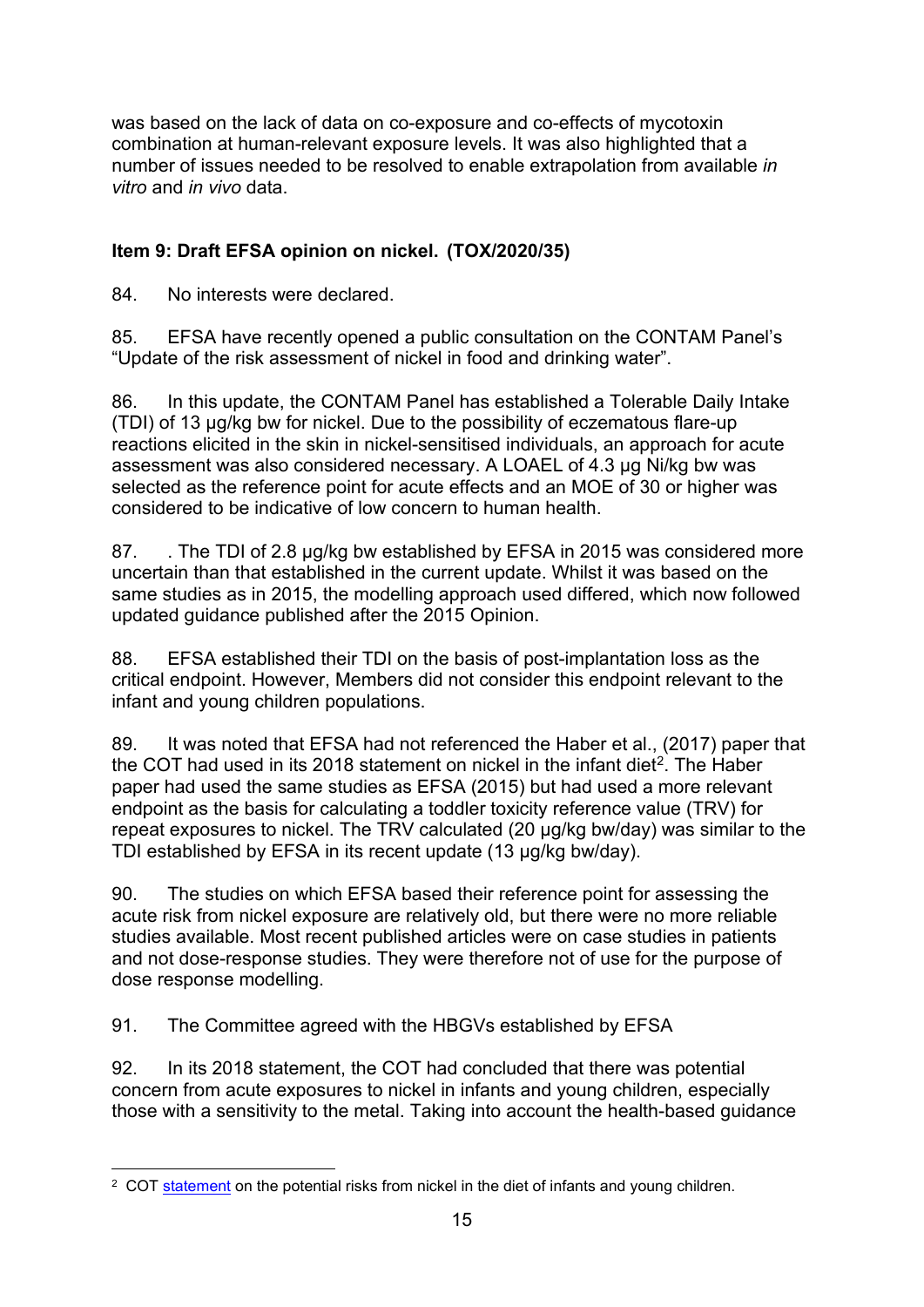values (HBGV) in the EFSA update paper and current exposure estimates, such concern remains for the nickel sensitive population.

93. The Committee discussed whether clinicians were still seeing examples of eczematous flare-up reactions and if not, whether the assessment was overly conservative. It is unlikely that it would be known whether this type of dermal reaction was caused by nickel in any given instance as individuals are often sensitive to more than one chemical. There were no new studies available on oral exposure to nickel and eczematous flare-up reactions for EFSA to consider.

94. With regards to the benchmark dose (BMD) modelling it was highlighted that using different versions of PROAST and BMDS (the two most common software options for BMD modelling) may produce different results. It was noted that small sample sizes may also have an effect. It was considered that UK guidance on BMD modelling was needed to ensure consistency in software use and in interpretation of the outputs.

95. The Committee's comments on the public consultation would be submitted to EFSA. Members were asked to send any additional comments to the Secretariat.

#### **Item 10: Conclusions of the Overarching Statement and Addendum on the potential risks from contaminants in the diet of infants aged 12 to 60 months – Summary tables for SACN. (TOX/2020/36)**

96. No interests were declared.

97. The COT was asked to review the risk of toxicity of chemicals in the diets of infants and young children aged 0 to 5 years, in support of a review by SACN of Government recommendations on complementary and young child feeding. The work has been completed and both the Overarching Statement (2019) and Addendum to the Overarching Statement have been published (2020).

98. The SACN Secretariat have asked for a table of conclusions for their report on young children (12 to 60 months) on all chemicals included in the Overarching Statement, Addendum and from separate statements published related to the work on infants and young children.

99. In line with the format of the SACN report, the view of the Committee was sought on the highlighted text in the summary tables and whether Members agree that the text highlighted was the most appropriate in the concluding text.

100. Members enquired about inconsistencies in the wording of the conclusions and if this should be made consistent. The Committee was informed by the Secretariat that the wording has been taken directly from the statements. Given that the work has been ongoing for several years and to allow for conclusions to be related to their respective statements, Members agreed to keep the wording as proposed. However, the Committee stressed that future work, especially with regard to maternal diet, should apply a consistent approach.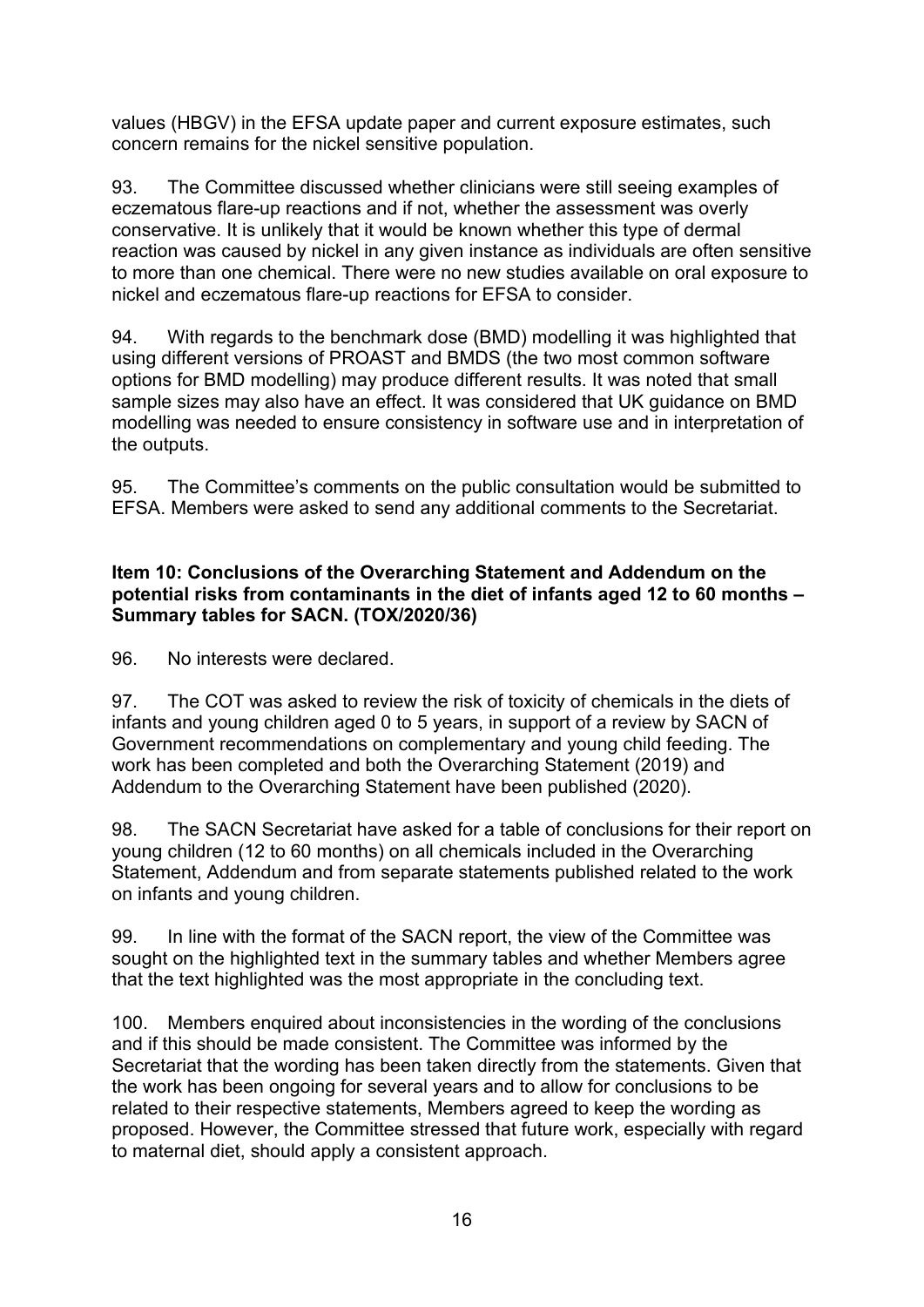101. Overall, the Committee agreed with the highlighted text and only minor amendments were suggested. The document/tables will be finalised by the COT Secretariat and send to the SACN Secretariat upon completion.

102. The Chair of the COT thanked the Committee for its hard work over the years and the COT Secretariat for the support on putting the documents together.

103. The Chair of SACN thanked the Committee for their extensive work, the quality of the outputs produced and the value the work of the Committee has added to the SACN report(s).

#### **Item 11: E-cigarette, or vaping, product use – associated lung injury' (EVALI): an overview. TOX/2020/37**

104. No additional interests were declared to those previously declared in December 2018 and December 2019.

105. Paper TOX/2020/37 provided the Committee with a summary of the EVALI outbreak, within the context of the ongoing watching brief on potential E(N)NDSrelated toxicity. The review was based on information provided on the US CDC and FDA websites, plus relevant scientific literature that was identified on this topic; a full systematic search of the scientific literature was not undertaken.

106. The diagnosis of EVALI had similar features to COVID-19 cases and the possibility of a link was raised especially for cases since the start of the pandemic. There was no information on whether any retrospective testing for COVID-19 in EVALI patients was being conducted. The Committee noted the available information on e-cigarette use in general and COVID-19 was contradictory as there is some evidence that covid-19 effects are exacerbated by vaping but there is also some evidence that nicotine protects against covid-19 (https://www.cebm.net/covid-19/nicotine-replacement-therapy/). Given that the Committee had not reviewed the diagnosis of covid-19 and did not plan to do so, Members agreed that they were unable to reach any conclusion on this. It was further noted that the diagnosis of EVALI through exclusion could potentially miss other causes that are yet unidentified.

107. The Committee agreed there was evidence for an inflammatory process in EVALI, supporting the potential role of vitamin E acetate. Members noted that while surveillance in the UK population has been substantial there seems to be very little evidence for the occurrence of EVALI in this population, in contrast to the US population.

#### **Item 12: Update on the work of other scientific advisory committees (TOX/2020/38)**

108. This paper had been provided for information.